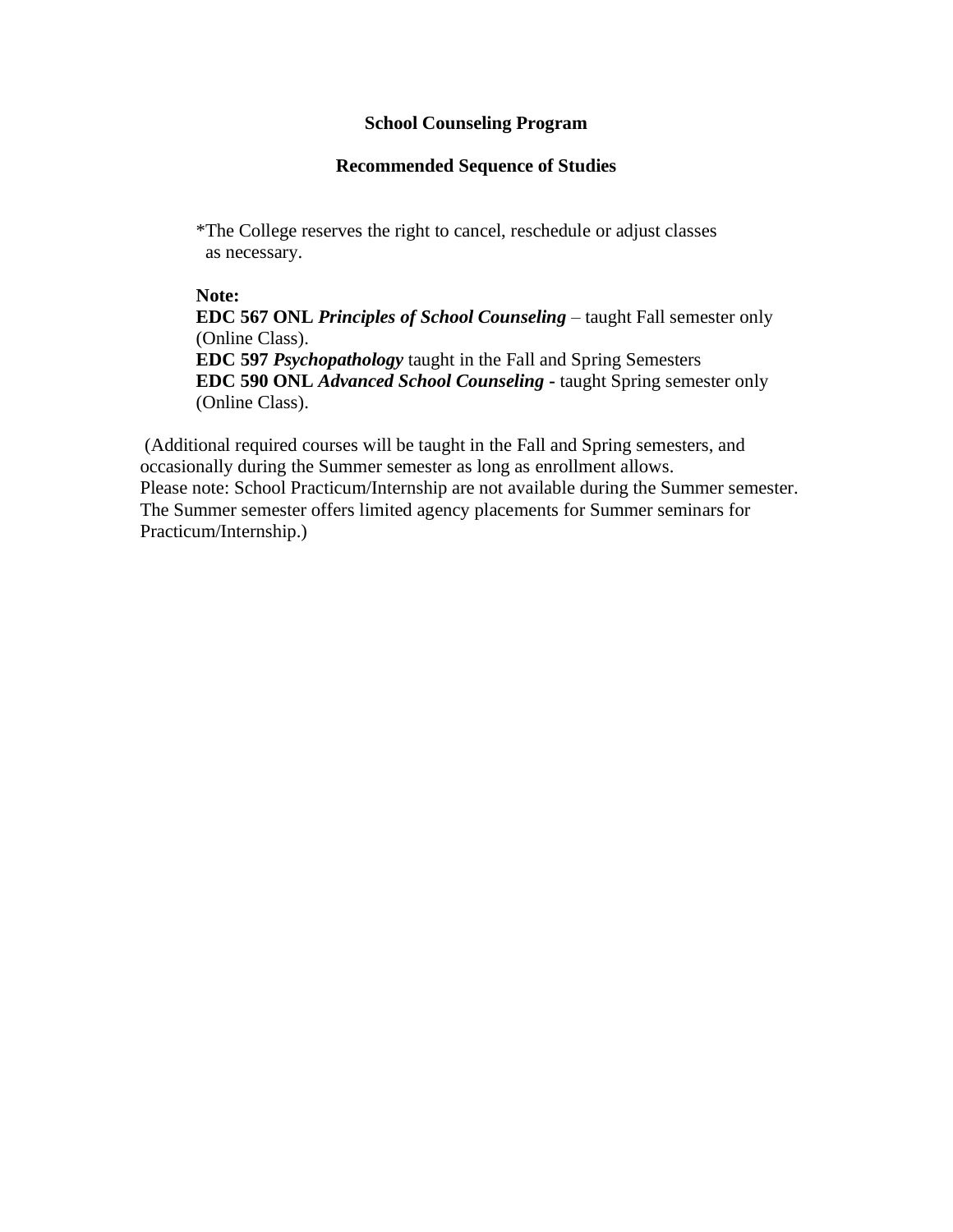## **Recommended Sequence of Classes – School Counseling Program**

**\***The College reserves the right to cancel, reschedule or adjust classes as necessary.

# **School Counseling: Four Classes/Semester (12 credit hours per semester)**

| <b>CLASSES: 4 Per Semester</b>      |                                     |
|-------------------------------------|-------------------------------------|
| <b>School Program Four Classes/</b> | <b>School Program Four Classes/</b> |
| <b>Semester Fall Start</b>          | <b>Semester Spring Start</b>        |
|                                     |                                     |
| <b>Fall Semester</b>                |                                     |
| EDC 570 (with 560) Intro to Prof.   |                                     |
| Counseling and Ethics               |                                     |
| EDC 573 Counseling Theory           |                                     |
| EDC 567 (ONL) Principles of         |                                     |
| <b>School Counseling</b>            |                                     |
| EDC 597 Psychopathology             |                                     |
|                                     |                                     |
| <b>Spring Semester</b>              | <b>Spring Semester</b>              |
| EDC 561 Trauma, Crisis and Loss     | EDC 570 (with 560) Intro to Prof.   |
|                                     | <b>Counseling and Ethics</b>        |
| EDC 572 (ASYNCH ONL) Career         | EDC 573 Counseling Theory           |
| Counseling                          |                                     |
| EDC 571 Psych & Ed Assessment       | EDC 597 Psychopathology             |
| EDC 575 Pre-Practicum               | EDC 593 (ASYNCH ONL)                |
|                                     | Lifespan Development                |
|                                     |                                     |
| <b>Fall Semester</b>                | <b>Fall Semester</b>                |
| EDC 576 (with EDC 566) School       | EDC 567 (ONL) Principles of         |
| <b>Clinical Practicum</b>           | <b>School Counseling</b>            |
| EDC 574 Group Counseling            | EDC 572 (ASYNCH ONL) Career         |
|                                     | Counseling                          |
| EDC 593 (ASYNCH ONL)                | EDC 561 Trauma, Crisis and Loss     |
| <b>Lifespan Development</b>         |                                     |
| Elective (3 one credit classes)     | EDC 575 Pre-Practicum               |
|                                     |                                     |
| <b>Spring Semester</b>              | <b>Spring Semester</b>              |
| EDC 604 Internship K-8 (SYNCH       | EDC 576 (with EDC 566) School       |
| <b>ONL</b> )                        | <b>Clinical Practicum</b>           |
| EDC 585 or EDC (ASYNCH ONL)         | EDC 571 Psych & Ed Assessment       |
| 586 Substance Abuse                 |                                     |
| EDC 590 (ONL) Advanced School       | EDC 574 Group Counseling            |
| Counseling                          |                                     |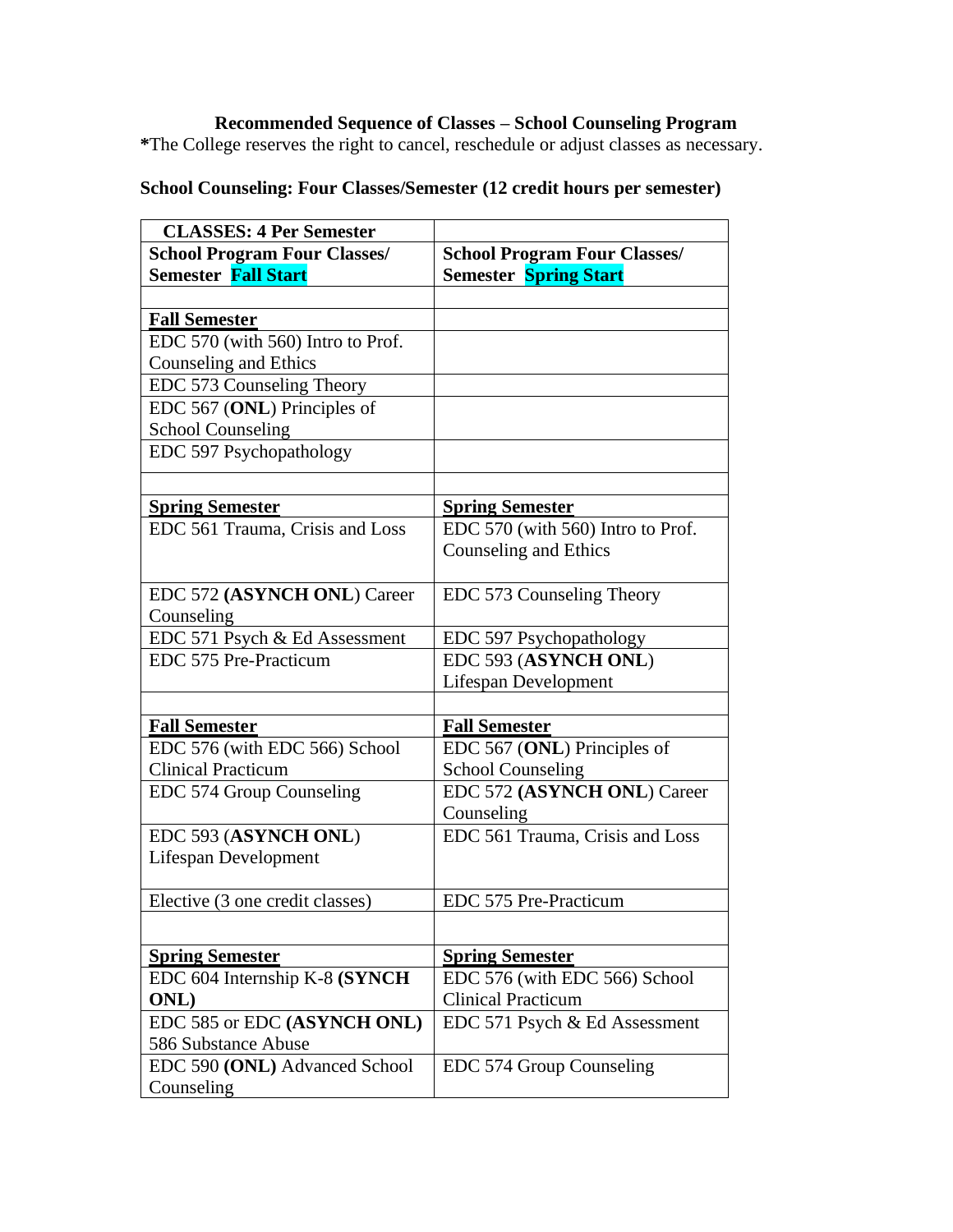| EDC 579 Social and Cultural issues | EDC 590 (ONL) Advanced School      |
|------------------------------------|------------------------------------|
| in Counseling                      | Counseling                         |
|                                    |                                    |
| <b>Fall Semester</b>               | <b>Fall Semester</b>               |
| EDC 605 Internship HS (SYNCH       | EDC 604 Internship K-8 (SYNCH      |
| <b>ONL</b> )                       | <b>ONL</b> )                       |
| EDC 589 Family and Couples         | EDC 579 Social and Cultural issues |
|                                    | in Counseling                      |
|                                    |                                    |
| EDC 615 (ASYNCH ONL)               | EDC 615 (ASYNCH ONL)               |
| Research                           | Research                           |
| Elective (EDC 564)                 | Elective (EDC 564)                 |
| C PCE (0 cr)                       |                                    |
|                                    |                                    |
|                                    |                                    |
|                                    | <b>Spring Semester</b>             |
|                                    | EDC 605 Internship HS (SYNCH       |
|                                    | <b>ONL</b> )                       |
|                                    | EDC 589 Family and Couples         |
|                                    | EDC 585 or EDC 586 (ASYNCH         |
|                                    | <b>ONL</b> ) Substance Abuse       |
|                                    | Elective (3 one credit courses)    |
|                                    |                                    |
|                                    | C PCE (0 cr)                       |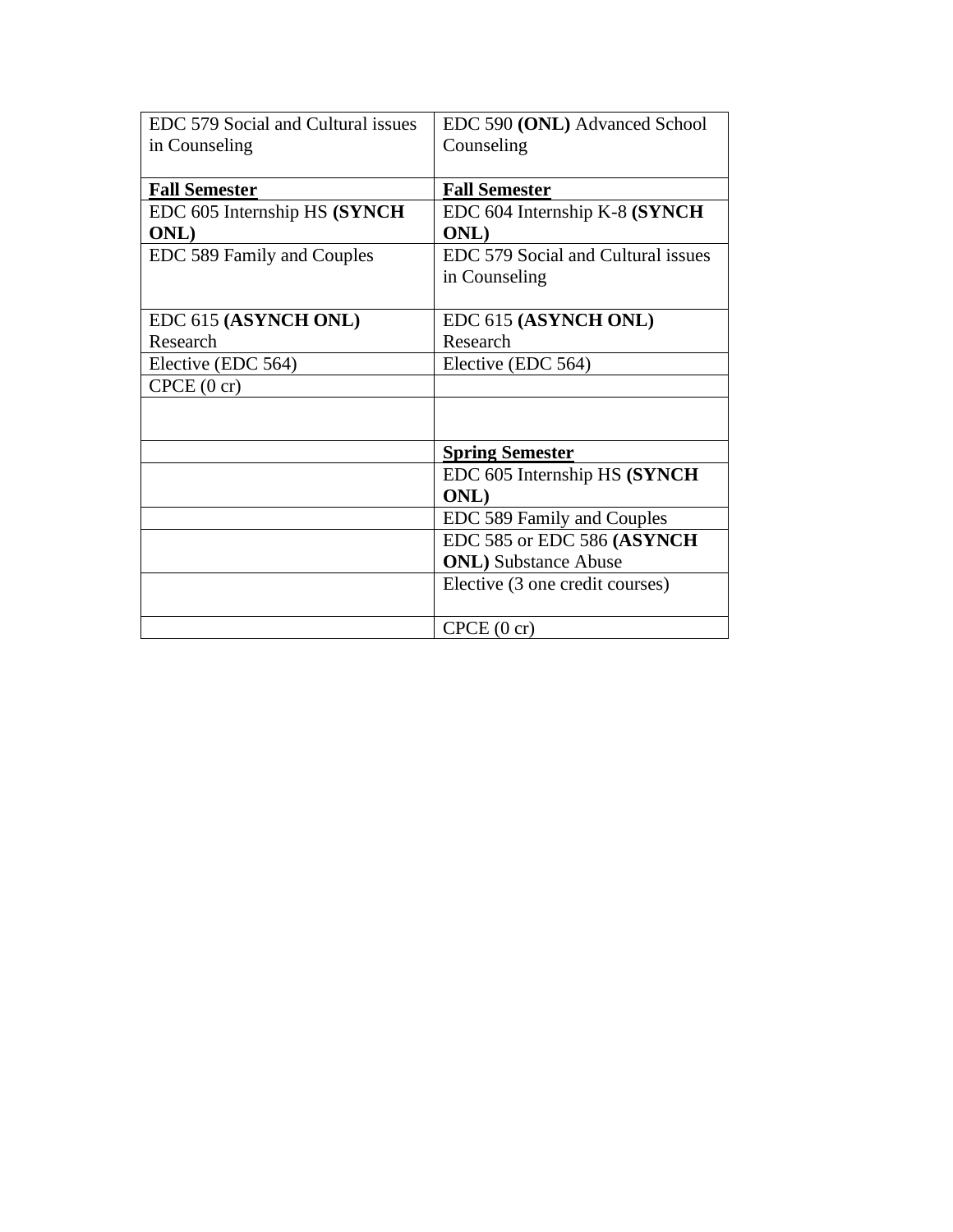**School Counseling: Three Classes Per Semester (9 credit hours per semester)**

| <b>School Program Three Classes/</b> | <b>School Program Three Classes/</b> |
|--------------------------------------|--------------------------------------|
| <b>Semester Fall Start</b>           | <b>Semester Spring Start</b>         |
|                                      |                                      |
| <b>Fall Semester</b>                 |                                      |
| EDC 570 (with 560) Intro to Prof.    |                                      |
| Counseling and Ethics                |                                      |
| EDC 573 Counseling Theory            |                                      |
| EDC 567 (ONL) Principles of School   |                                      |
| Counseling                           |                                      |
|                                      |                                      |
| <b>Spring Semester</b>               | <b>Spring Semester</b>               |
| EDC 593 (ASYNCH ONL) Lifespan        | EDC 570 (with 560) Intro to Prof.    |
| Development                          | Counseling and Ethics                |
| EDC 579 Social and Cultural issues   | EDC 573 Counseling Theory            |
| in Counseling                        |                                      |
| EDC 571 Psych & Ed Assessment        | EDC 579 Social and Cultural issues   |
|                                      | in Counseling                        |
|                                      |                                      |
| <b>Fall Semester</b>                 | <b>Fall Semester</b>                 |
| EDC 572 (ASYNCH ONL) Career          | EDC 567 (ONL) Principles of School   |
| Counseling                           | Counseling                           |
| EDC 597 Psychopathology              | EDC 597 Psychopathology              |
| EDC 589 Family and Couples           | EDC 574 Group Counseling             |
|                                      |                                      |
| <b>Spring Semester</b>               | <b>Spring Semester</b>               |
| EDC 575 Pre-Practicum                | EDC 593 (ASYNCH ONL) Lifespan        |
|                                      | Development                          |
| EDC 561 Trauma, Crisis and Loss      | EDC 561 Trauma, Crisis and Loss      |
| EDC 574 Group Counseling             | EDC 571 Psych & Ed Assessment        |
|                                      |                                      |
|                                      |                                      |
|                                      |                                      |
|                                      |                                      |
| <b>Fall Semester</b>                 | <b>Fall Semester</b>                 |
| EDC 576 (with EDC 566) School        | EDC 575 Pre-Practicum                |
| <b>Clinical Practicum</b>            |                                      |
| EDC 585 or EDC 586 (ASYNCH           | EDC 572 (ASYNCH ONL) Career          |
| <b>ONL</b> ) Substance Abuse         | Counseling                           |
|                                      |                                      |
| Elective (3 one credit classes)      | EDC 585 or EDC 586 (ASYNCH           |
|                                      | <b>ONL</b> ) Substance Abuse         |
|                                      |                                      |
|                                      |                                      |